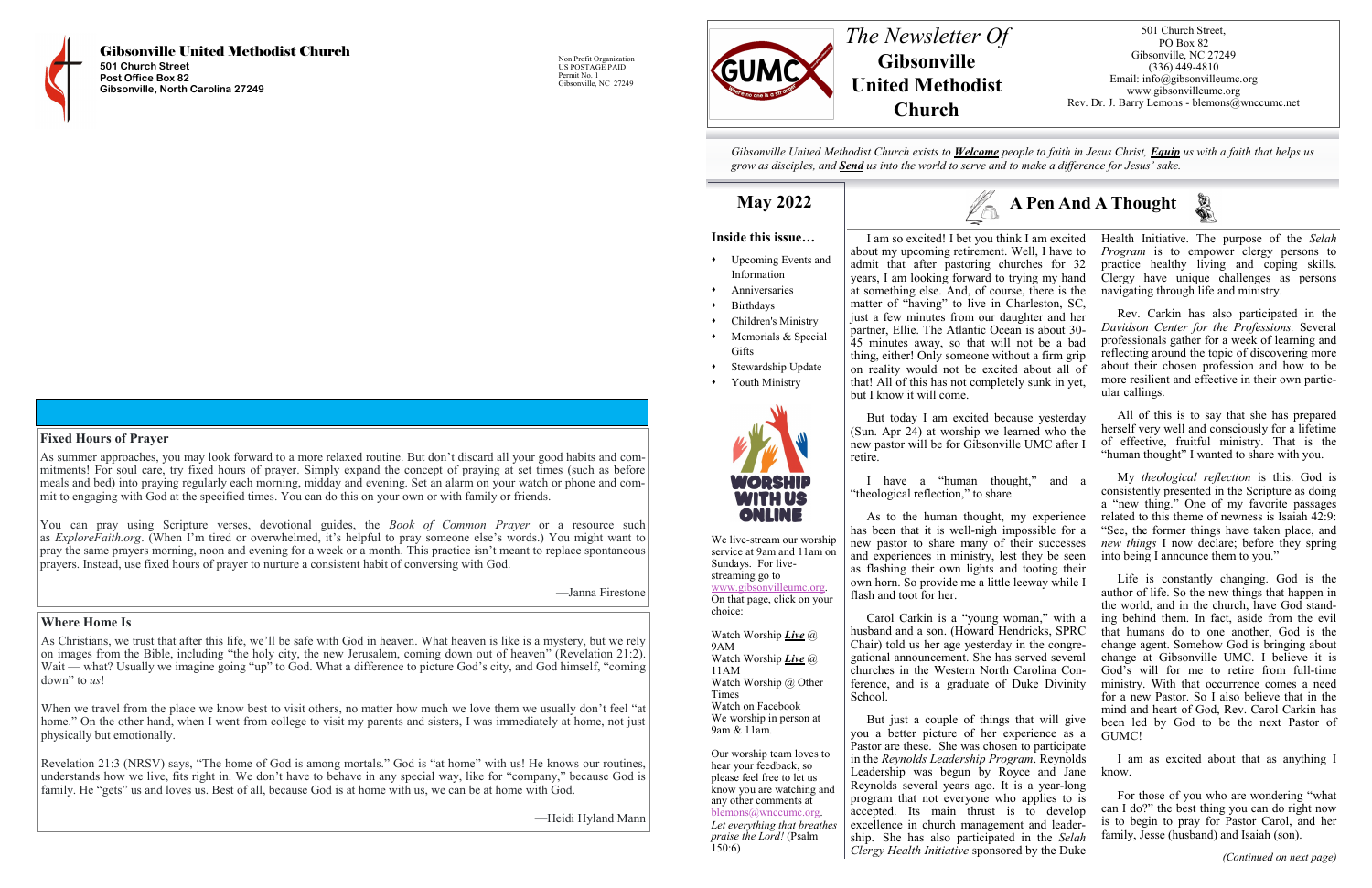#### **Fruit and Protein Collection First Sunday of Every Month**

The Gibsonville First Baptist Church operates a food pantry that serves our community. Each week families/individuals receive food. Our church supports this mission by collecting food and delivering it to the food pantry. Please remember to bring non perishable food to church on **Sunday, May 1** and place in the box outside the welcome center or in the closet off the narthex. Suggested food items include the following: peanut butter, canned meat, canned meat stews, rice, beans, quinoa, and canned fruit. **Please check expiration dates on all donated food.**

#### **Outreach Committee - Community Spaghetti Dinner**

Our next Community Spaghetti Dinner is scheduled for May 19 from 5:30—7:30pm (dine in or take out). We will serve spaghetti, a salad, bread, and dessert/cookies. We will offer folks the opportunity to eat here at the church, or grab a "To-Go-Plate". We will not ask anyone to pay for their dinners, but we will collect a Love Offering for anyone that would like to contribute to the next monthly dinner. Here's what we need from you; spaghetti noodles, sauce, plastic utensils, cookies and cakes, your time and your talents.

I truly believe we are at an exciting time to be serving at GUMC.

Contact Lynn Woodruff at (336) 266-7216 for additional information.

#### **Missions & Outreach**

#### **Upcoming Activities & Information**

**Care & Share:** Care & Share will meet Thursday, May 12 at 10:30 am in the Wharton Class room. Care & Share is a group of ladies that meet for devotion and fellowship. All women are invited.

**UM Men's Breakfast:** The United Methodist Men will have their breakfast meetings on May 7 and 21. All men are welcome and encouraged to attend. If you have any questions, please contact Claude Little at 336-447-4002 or Ben McMillan at 336-269-7724.

**Leadership Visioning Team: Tuesday May 3rd at 6:30 PM** in the picknick shelter (weather permitting) for a hot dog supper meeting. Just bring your smiles, ideas, and updates from your respective areas of representation.

Our goal is to resurrect, if you will, the energy we had with (Nicole Greer) when we had our first meeting of 2022!

Members of the Leadership Team are: Joe Cline - Chairperson, Shirley Beyer, Emma Kirkman, Denise Little, Ben McMillan, Susan McNeill, Matt Morrow, Michelle Rash, Joyce Summers.

Are you graduating this year from High School, College or



Graduate School? We would like to know so we can recognize you and all of your accomplishments during worship on Sunday, June 5 at the 11am service. Please contact the church office at 336-449-4810 or email info@gibsonvilleumc.org

#### **Attention Graduates**

#### **Meet Our New Pastor**

**Her name is Carol Carkin**. She comes to us from Concord, NC.

Carol is married to Jesse Carkin and they have a son, Isaiah, who is 13.

Carol brings to us strong leadership abilities, having participated in several leadership training programs in the past. She considers herself to be a collaborative leader, ready to seek help from "colleagues, mentors, and laity." "God equips those God calls," and Carol considers it a privilege to be of use and to help equip the body of Christ for ministry and to lead in worship.

On 25 April I shall contact her, and we will establish a date and time for their initial visit to our church campus, to tour the parsonage and the church. In addition, she will meet with the church staff, Staff Pastor Parish Relations committee, and church leaders.

I know you all will join me in welcoming Carol and her family to Gibsonville UMC and to our church family. Sincerely,

Howard Hendricks Chairman, SPPRC

#### *(Continued from page 1)*

By the time of the next "Pen and Thought," (June 1) I hope to be able to tell you a little more about our future plans. Right now the only thing certain is that Donna and I plan to serve the Lord in whatever way God leads us.

"Rejoice always, pray continually, give thanks in all circumstances; for this is God's will for you in Christ Jesus" (1 Thessalonians 5:16-18).

#### *Pastor Barry*

#### **Living The Connection**

I (ie., Rev. Bev Coppley, Northern Piedmont District Superintendent) feel we can benefit from a time of gathering to talk about the future, even though the next General Conference is now a few years away and there are no steps your church needs to take at this time. Even though no current action is needed, perhaps a time together will benefit your church leaders who may have questions or who may be receiving pressure from outside groups. You will have a place to ask your questions and to receive the information | your church may need to calm any anxiety that may have emerged due to the postponement of General Conference. **Sunday, May 15, 2022, 2:00-3:15 pm (Southern)**

Sanctuary, Rehobeth (Greensboro) UMC 4475 Rehobeth Church Road Greensboro, NC 27406

#### **IN MEMORY OF**

**Ralph Bland** Kim Norwood

**Alvis Cheek** Joe Thompson

**Bookie Gates** Kim Norwood Wharton Sunday School Class

> **Sue Hogan** Carol Younger

**Charles "Buck" McDonald** Tommy & Kathy Baynes

> **Van Moore** Ann Moore

**Jack & Clara Randolph** Joe Thompson

**Paul & Esquirdo Waynick** Joe Thompson

**Amy Whitesell** Jean Butcher Faye Cheek Joey & Deborah Crotts Chris & Donna Davis Donna Davis Gil & Becky Dodson Nell Gerringer



**\*\*\***

#### **IN HONOR OF**

**Sue Hudson** Carla Whitesell-Dahl

**Bob & Peggy Stallings** Jean Butcher



#### **Memorials & Specials Gifts to Honor Friends & Loved Ones**

*Amy Barber Whitesell* April 10, 2022

| 1               | Karen Teague Clark                                                                                                    | Chri                                   |
|-----------------|-----------------------------------------------------------------------------------------------------------------------|----------------------------------------|
| 3               | Teresa Merner                                                                                                         |                                        |
| 4               | <b>Allison Deaton</b><br>Summer Holloway                                                                              | <b>Philip</b>                          |
| 5               | Katie White                                                                                                           |                                        |
| 6               | Michelle Barringer                                                                                                    | <b>Charle</b>                          |
| 7               | Matthew Apple<br>Elise Burke<br>Lucas Troutman                                                                        | Davi<br><b>Timoth</b>                  |
| 8               | Cameron Dees<br>Margaret Poole                                                                                        | Henr                                   |
| 10              | Edith Apple<br>Craig Barfield                                                                                         |                                        |
| 12              | Mike Kroksh                                                                                                           | Offeri                                 |
| 13              | Carla Whitesell-Dahl                                                                                                  |                                        |
| 14              | Nancy Clark<br>Allen Kimbro                                                                                           | Elizabetl                              |
| 15              | Adam Gunn<br>Madison Ingle                                                                                            | Proclaim<br>5/1<br>5/8                 |
| 16              | Linda Waynick<br>Bill Whitfield                                                                                       | 5/15                                   |
| 17              | Ann Moore<br>Sue Wood                                                                                                 | 5/22<br>5/29                           |
| 18              | Mark Cheek<br>Frances Childs                                                                                          | Proclaim<br>Donna Lei                  |
| 19              | <b>Bobbie Blakely</b>                                                                                                 | Sound O                                |
| $\overline{21}$ | Sherrie Sawyer                                                                                                        | 5/1<br>5/8                             |
| 22              | Zach Apple<br><b>Ted Bales</b>                                                                                        | 5/15<br>5/22<br>5/29                   |
| 23              | <b>Kelly Dees</b><br>Brantley O'Day II                                                                                | Slides<br>5/1                          |
| 24              | Megan Ingle<br>Spencer Kimbro                                                                                         | 5/8<br>5/15                            |
| 25              | Lois Fuller                                                                                                           | 5/22<br>5/29                           |
| 26              | Patti Teague                                                                                                          | Camera                                 |
| 27              | Ralph Bland<br>Lorraine Learned                                                                                       | 5/1<br>5/8<br>5/15                     |
| 31              | Melba Allison<br><b>Scott Bales</b><br>Vicki Holmes<br>Ryan Young                                                     | 5/22<br>5/29<br><u>Ushers 9</u><br>5/1 |
|                 | If your birthday or anni-<br>versary is not listed or is<br>listed incorrectly, please<br>notify the church office so | 5/8<br>5/15<br>5/22<br>5/29            |
| files.          | that we may correct our                                                                                               | <b>Head Us</b><br>Month of 3           |

**Anniversaries** May 2 **Chris & Carol Kirkman Mike & Emily Wood** May 15 **& Carolyn Hundley** May 16 **Craig & Lisa Barfield Charles & Lorraine Learned** May 17 **David & Maria Harrison Timothy & Rhonda Holloway** May 19 **Henry & Chriss Buckner** May 22 **Randy & Edith Apple ng Counters for May (Red Team)** h Ingle & Boyce Johnson **Propisher - 9 AM** san Ezekiel rol Dees  $1e$  Deaton  $\&$ elissa Troutman san Ezekiel nna Lemons **Propisher - 11 AM** mons **Sound Operator - 9 & 11 AM** cas Troutman aude Little cas Troutman ris Kirkman ent Shepherd ne Deaton 1sley Rash san Ezekiel rol Dees ne Deaton **Camera - 9 & 11 AM** rry Deaton antley  $O'Day$ lissa Troutman orge Dees rry Deaton **AM Service** ent Shepherd rry McNeill 1 Ezekiel ude Little ris Kirkman **her 11AM Service** May: Mark Shepherd



### By our Gifts (as of 3/31/22)

Annual Budget 321,913

| Operating Fund Received in March                                     | 19,336   |  |  |
|----------------------------------------------------------------------|----------|--|--|
| Operating Fund Received Year to Date                                 | 71,745   |  |  |
| Operating Fund Needed Budget to Date                                 | 80,478   |  |  |
| Above/(Below) Budget to Date                                         | (8, 734) |  |  |
|                                                                      |          |  |  |
| Building Fund received in March                                      | 8,969    |  |  |
| Building Fund received Year to Date                                  | 19,684   |  |  |
| Mortgage Payments Year to Date                                       | 21,360   |  |  |
| Above/(Below) Mortgage Payments YTD                                  | (1,676)  |  |  |
| Mortgage Principal Balance                                           | 596,067  |  |  |
|                                                                      |          |  |  |
| IA complete copy of the current financial statement is available inI |          |  |  |

the Welcome Center.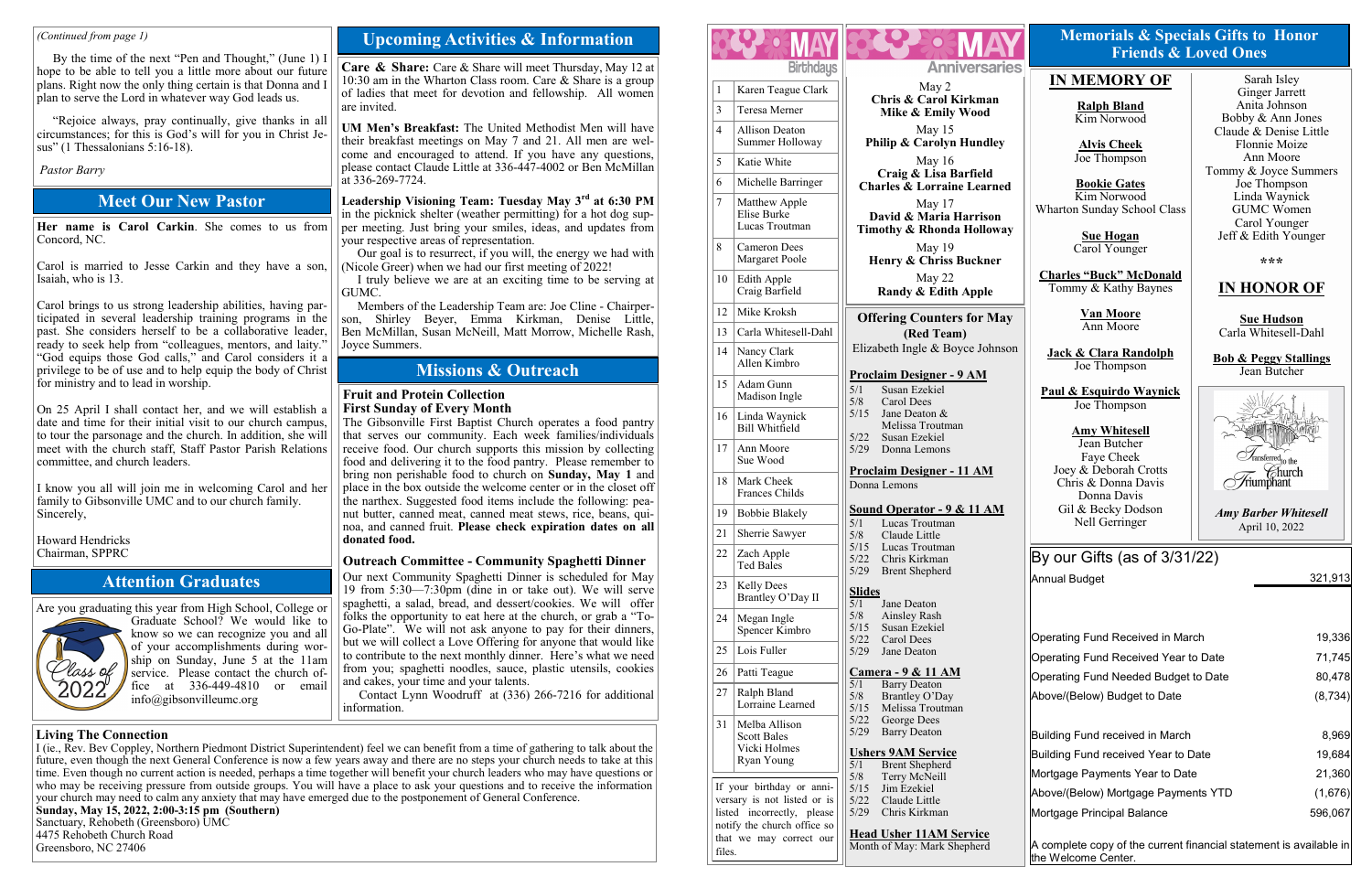# **SPINY & SPINY & SPINY & SPINY &**

|    | <b>Sunday</b>                                                                                                                                                                                        | <b>Monday</b>                                                                                                   | Tuesday                                                                                                | Wednesday                                            | <b>Thursday</b>                                                                                                                                 | Friday | <b>Saturday</b>                          |
|----|------------------------------------------------------------------------------------------------------------------------------------------------------------------------------------------------------|-----------------------------------------------------------------------------------------------------------------|--------------------------------------------------------------------------------------------------------|------------------------------------------------------|-------------------------------------------------------------------------------------------------------------------------------------------------|--------|------------------------------------------|
| 1  | Fruit & Protein Sunday                                                                                                                                                                               | $\sqrt{2}$                                                                                                      | 3                                                                                                      | $\overline{4}$                                       | 5                                                                                                                                               | 6      | $\overline{7}$                           |
|    | 8:15 AM Praise Team Rehearsal<br>9 AM Contemporary Worship<br>9:45 & 10 AM Sunday School<br>11 AM Traditional Worship<br>3-5:30 PM Disciple I<br>4-5:30PM<br>Youth Activities                        | 7 PM<br><b>Boy Scouts</b>                                                                                       | 6:30 PM<br>Leadership Visioning<br>Team<br><b>7 PM</b><br>Cub Scouts<br><b>7 PM</b><br>Alive In Christ | 7 PM<br>Chancel Choir<br>Rehearsal                   | 4 PM Kids Hour<br><b>Bus Driver For Kids</b><br>Hour<br><b>Howard Hendricks</b><br>6 PM Praise Team                                             |        | 9 AM<br>UM Men<br><b>Breakfast</b>       |
| 8  | <b>Mother's Day</b><br>8:15 AM Praise Team Rehearsal<br>9 AM Contemporary Worship<br>9:45 & 10 AM Sunday School<br>11 AM Traditional Worship<br>NO Disciple I<br>N <sub>O</sub><br>Youth Activities  | $\mathbf{Q}$<br>6 PM<br>Administrative<br>Board & Called<br>Charge Confer-<br>ence<br>7 PM<br><b>Boy Scouts</b> | 10<br>3 PM<br>Disciple Bible Study<br>7 PM<br>Cub Scouts<br><b>7 PM</b><br>Alive in Christ             | 11<br>7 PM<br>Chancel Choir<br>Rehearsal             | 12<br>10:30 AM<br>Care & Share<br>4 PM Kids Hour<br><b>Bus Driver For Kids</b><br>Hour<br>Claude Little                                         | 13     | 14                                       |
| 15 | <b>Story Scholarship Recognition</b><br>8:15 AM Praise Team Rehearsal<br>9 AM Contemporary Worship<br>9:45 & 10 AM Sunday School<br>11 AM Traditional Worship<br>3-5:30 PM Disciple I<br>4 - 5:30 PM | 16<br>7 PM<br><b>Boy Scouts</b>                                                                                 | 17<br>10:30 AM<br><b>UM</b> Women<br>7 PM<br>Cub Scouts<br>7 PM<br>Alive in Christ                     | 18<br>7 PM<br>Chancel Choir<br>Rehearsal             | 19<br>4 PM Kids Hour<br><b>Bus Driver For Kids</b><br>Hour<br>Deleno Flynn<br>5:30-7:30 PM<br>Community Spaghetti<br>Dinner<br>6 PM Praise Team | 20     | 21<br>9 AM<br>UM Men<br><b>Breakfast</b> |
|    | Youth Activities                                                                                                                                                                                     | <b>Meals On Wheels - Monday through Friday</b>                                                                  |                                                                                                        |                                                      |                                                                                                                                                 |        |                                          |
| 22 | 8:15 AM Praise Team Rehearsal<br>9 AM Contemporary Worship<br>9:45 & 10 AM Sunday School<br>11 AM Traditional Worship<br>3-5:30 PM Disciple I<br>4 - 5:30 PM<br>Youth Activities                     | 23<br>7 PM<br><b>Boy Scouts</b>                                                                                 | 24<br><b>7 PM</b><br>Cub Scouts<br>7 PM<br>Alive in Christ                                             | 25<br>$7\ \mathrm{PM}$<br>Chancel Choir<br>Rehearsal | 26<br>4 PM<br>Kid's Hour<br><b>Bus Driver For Kids</b><br>Hour<br>Leonard Mangum<br>6 PM<br>Praise Team                                         | 27     | 28                                       |
| 29 | 8:15 AM Praise Team Rehearsal<br>9 AM Contemporary Worship<br>9:45 & 10 AM Sunday School<br>11 AM Traditional Worship<br>3-5:30 PM Disciple I<br>NO.<br>Youth Activities                             | 30<br><b>Memorial Day</b><br>7 PM<br><b>Boy Scouts</b>                                                          | 31<br>7 PM<br>Cub Scouts                                                                               |                                                      |                                                                                                                                                 |        |                                          |

The GUMC Youth meet Sundays from 4 to 5:30 unless otherwise noted. Youth is open to all young people in  $6<sup>th</sup>$ through  $12<sup>th</sup>$  grade.

#### **Gibsonville United Methodist Church has lots of fun things planned for our children and youth in May!!**

#### **Thank You for an "Eggcellent" Event!!!!**

Thank you to everyone who played a part in the success of our Easter Egg Hunt on April 9 – whether through your donations, helping to fill eggs with candy, volunteering at the event or inviting people to come. Nearly 50 children and their families attended this event, where they heard the Easter story and collected thousands of eggs filled with candy. Events like this truly take the work of the whole congregation, and your contributions and support do not go unnoticed or unappreciated!

Michelle Rash Director of Children & Youth

#### **Children's Ministry**

#### **Kids Hour**

Kids Hour is each Thursday from 4 to 5 p.m. and all children in kindergarten through fifth grade are invited. During the month of May, we will return to the Old Testament, learning about David and Solomon. Transportation is available. Please call the church office to arrange to be picked up by the church van.

**May 5:** David and Goliath **May 12:** David and Jonathan **May 19:** King David **May 26:** The Wisdom of Solomon

#### **Join us for a "Mock In"**

Children in kindergarten through 5th grade are invited to join us for a "Mock In" on Friday, May 27 from 6 to 9:30 p.m. We will have a pizza dinner, play games and test ourselves with an escape room, among other things. Transportation is available by calling the church office at 336-449-4810 or emailing Michelle Rash at [mlrash617@hotmail.com.](mailto:mlrash617@hotmail.com?subject=GUMC%20mock-in) 

#### **Youth Ministry**

**May 1:** Escape room – We will turn the Fellowship Hall into an escape room and test our teamwork and our puzzle solving skills.

**May 8:** No Youth – Mother's Day

**May 15:** Service Sunday - We will put our creativity and construction skills to the test as we begin work on the set and props for Vacation Bible School.

**May 22:** Water wars – Wear clothes that can get wet and bring a towel (or two!) as we play a variety of water games.

**May 29:** No Youth – Memorial Day

#### **Youth Retreat**

Plans are underway for a youth retreat at Camp Guilrock – dates are August 26 to 28. We will drive up Friday evening, spend Saturday morning doing a service project at the camp and Saturday afternoon and evening enjoying various camp activities, heading back on Sunday morning. More details to come soon!

#### **Vacation Bible School**

This year we will be traveling to the Southwest for a Monumental experience as we explore the awesomeness of God.

VBS will be Sunday, June 12 to Thursday, June 16 from 5:30 to 8:15. On Friday, June 17, we will have ice cream sundaes for the whole family, followed by a performance of some of our favorite VBS songs. Children ages 3 through rising 6<sup>th</sup> grade can participate in VBS, and youth rising  $\overline{7}$ <sup>th</sup> grade and above can volunteer to help with crews or stations. To register or volunteer, visit [https://vbspro.events/p/events/](https://vbspro.events/p/events/dee658) [dee658](https://vbspro.events/p/events/dee658)

#### **Coming this Summer for Children and Youth**

Several fun activities have been planned for children and youth this summer. Mark your calendars now and stay tuned for more details. There will be no cost to participate in any of these events.

**Water Games and Sundaes— Saturday, July 16 from 2-4 p.m.** — **Children** (kindergarten through 5<sup>th</sup> grade) are invited to join us for water games and ice cream.

**Sock Puppets Baseball — Sunday, July 31 at 5 p.m. Youth** (rising  $6<sup>th</sup>$  grade and above) are invited to join us for a night at the ballpark. Dinner is included.

**Family Movie Night — Friday, August 5 at 7 p.m.** All ages (and parents, grandparents and other caregivers) are invited to join us for "The Lion, the Witch and the Wardrobe." Movie snacks will be served.

#### **Attend the Theater and Support Our Youth**

Emma Kirkman and Jeri Berringer will both be performing in musicals at their respective schools in the coming weeks.

Emma will be performing in The Burlington School's production of Aladdin. Shows are at the Paramount Theater in downtown Burlington on Friday, May 6 at 7, Saturday, May 7 at 7 and Sunday, May 8 at 2.

Jeri will be performing in Western Alamance's production of Annie. Shows are Thursday, May 12 at 7, Friday, May 13 at 7 and Saturday, May 14 at 2:30 at Western Alamance High School.